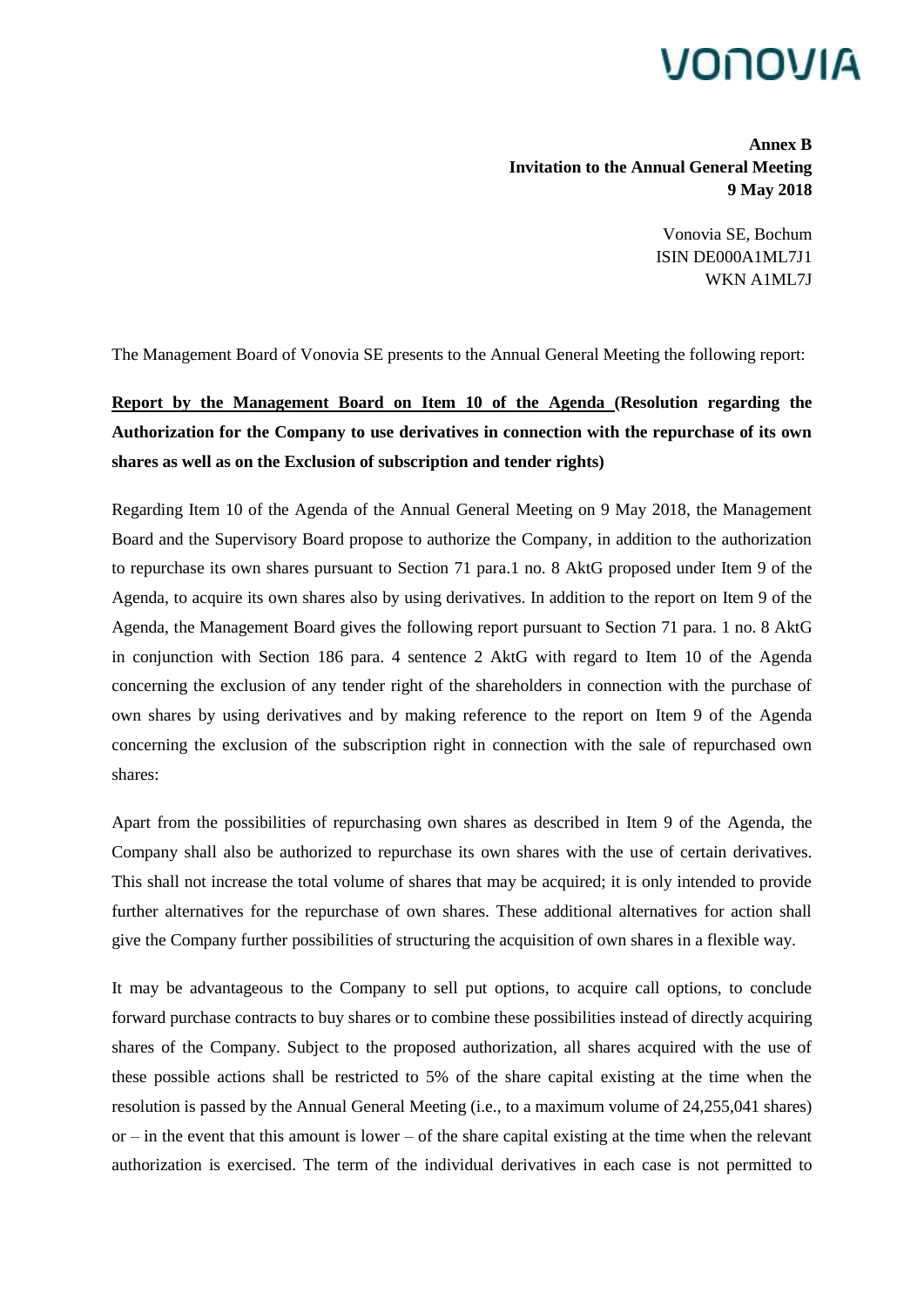exceed 18 months, must end on 8 May 2023 at the latest and must be set in such a way that the acquisition of the Company's shares upon the exercise or fulfillment of the derivatives will take place no later than 8 May 2023. This is to ensure that the Company will not acquire own shares after the expiry of the authorization to repurchase own shares on 8 May 2023 unless a new authorization is granted.

By the conclusion of put options, the Company grants the respective holder of the put option the right to sell shares in the Company to the Company within a specified period or at a specified time at a price specified in the option, the exercise price. As consideration for the obligation to repurchase own shares, the Company receives an option premium to be determined at close-to-market conditions by considering the exercise price, the term of the option and the volatility of the share, among other factors. Exercise of the put option is, as a rule, of financial benefit to the option holder only if the share price at the time when the option is exercised is below the exercise price because the option holder can then sell the share to the Company at a price higher than the one that could be achieved on the market; the Company, in turn, can use hedging instruments available in the market against an material risk that may be involved in the price development. The share repurchase with the use of put options has the advantage for the Company that a specific exercise price can already be fixed upon conclusion of the option transaction. However, there is no cash flow until the day of exercise. From the Company's perspective, the consideration paid for the acquisition of the share is reduced by the option premium. If the option holder does not exercise the option, for example because the share price on the day of exercise or within the period of exercise is above the exercise price, the Company will not acquire own shares in this way, but it will definitely receive the option premium without any further consideration.

When agreeing on a call option, in return for the payment of an option premium, the Company receives the right to buy a predefined number of shares in the Company at a specified price, the exercise price, within a specified period or at a specified time from the relevant seller of the option, the option writer. As a rule, exercise of the call option makes sense for the Company if the share price is above the exercise price because it can then buy the shares from the option writer at a price lower than the market price. The same applies if exercise of the option makes it possible to buy a block of shares that could otherwise be acquired at higher cost only.

Furthermore, the Company's liquidity is protected by using call options because the exercise price of the shares is not payable before the call option is exercised. Again, the option premium is to be determined at close-to-market conditions, that means by considering the exercise price, the term of the option and the volatility of the share, among other factors. From the Company's perspective, when exercising a call option, the consideration paid for the acquisition of the share is increased by the option value. This value could be realized by the Company when the option is not exercised; it is a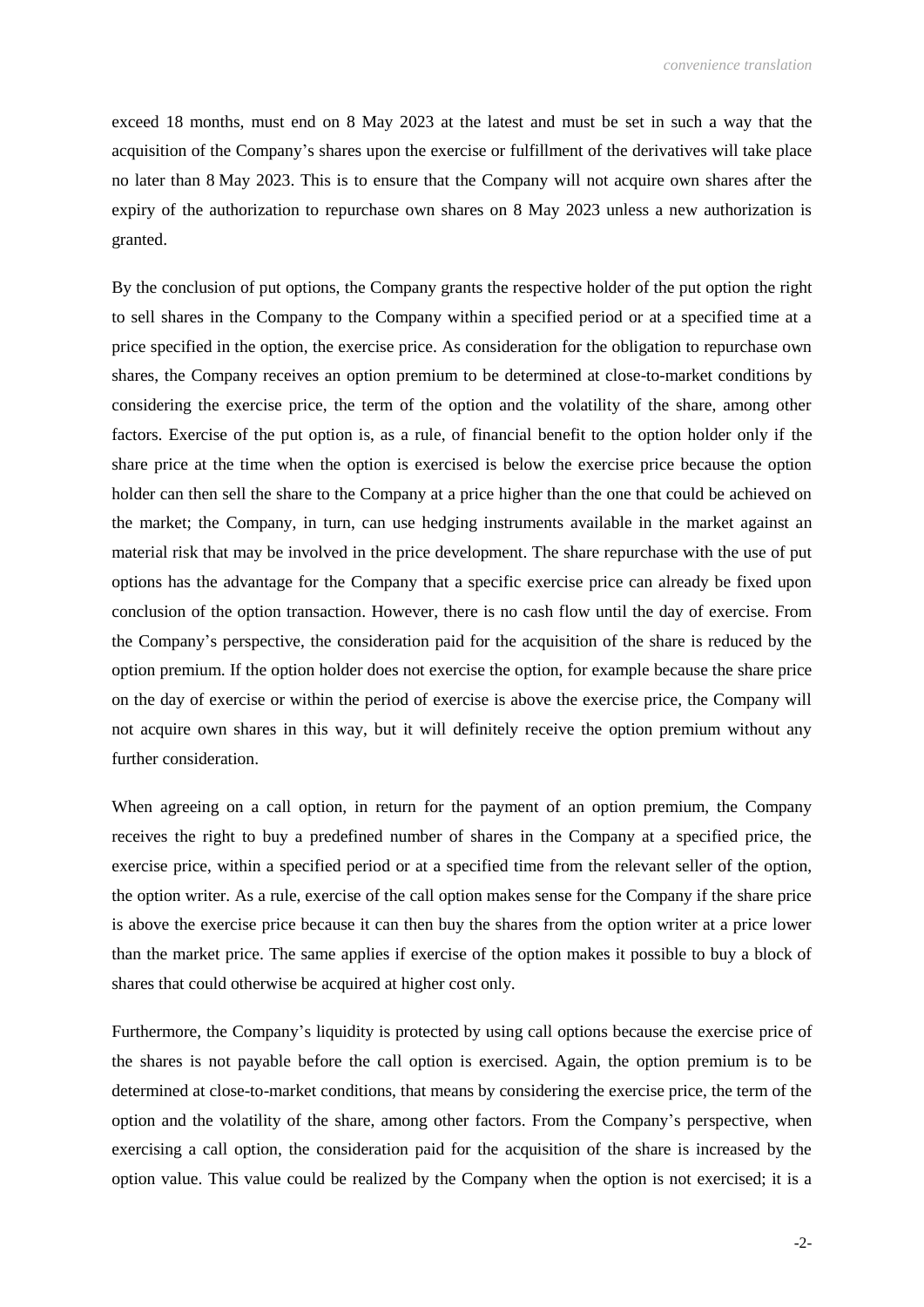financial benefit which will thus increase the purchase price as costs when the option is exercised. It also reflects the current value of what was originally paid as option premium and is thus to be taken into account as part of the purchase price of the share.

In the case of a forward purchase contract, the Company acquires shares at a fixed future date, as agreed with the respective forward seller, and at a purchase price agreed at the time the relevant forward purchase contract is entered into. The conclusion of forward purchase contracts is useful if the Company wishes to secure a fixed future demand for its own shares at a certain price level.

When using options, the consideration payable by the Company for the shares is the relevant exercise price (excluding incidental acquisition costs, but taking into account the current value of the option). This exercise price can be higher or lower than the stock market price of the Company's share on the day when the option transaction is concluded and on the day when the shares are acquired due to the exercise of the option. However, upon exercise of the put option or maturity of the forward purchase, the exercise price per share shall not be more than 10% above or 20% below the arithmetical average closing price of shares of the same class in the Xetra trading (or a functionally equivalent successor system taking the place of the Xetra system) on the last three trading days of the Frankfurt Stock Exchange prior to the conclusion of the relevant transaction, excluding incidental acquisition costs, but taking into account the value of the option upon exercise or maturity. The call option may be exercised only if the purchase price to be paid is not more than 10% above and not more than 20% below the arithmetical average closing price of shares of the same class in the Xetra trading (or a functionally equivalent successor system taking the place of the Xetra system) on the Frankfurt Stock Exchange on the last three trading days prior to the acquisition of the shares, excluding incidental acquisition costs, but taking into account the value of the option upon exercise.

The derivatives must be concluded with one or several credit institutions or equivalent companies. The derivative conditions must ensure that the derivatives are satisfied only with shares that were acquired under observance of the general principle of equal treatment (Section 53a AktG) of the shareholders. The acquisition or disposal price paid or received by the Company for derivatives shall not be significantly higher or lower, respectively, than the theoretical market price calculated in accordance with generally accepted actuarial methods. Among other factors, the predetermined exercise price shall be taken into account when determining the theoretical market price.

The close-to-market determination of the exercise price and of the option premium described above as well as the obligation to serve derivatives utilizing only such shares that were previously acquired subject to compliance with the general principle of equal treatment (Section 53a AktG) ensure that shareholders not involved in the derivatives transactions will not suffer any economic disadvantage. On the other hand, the possibility of making agreements on derivatives enables the Company to seize